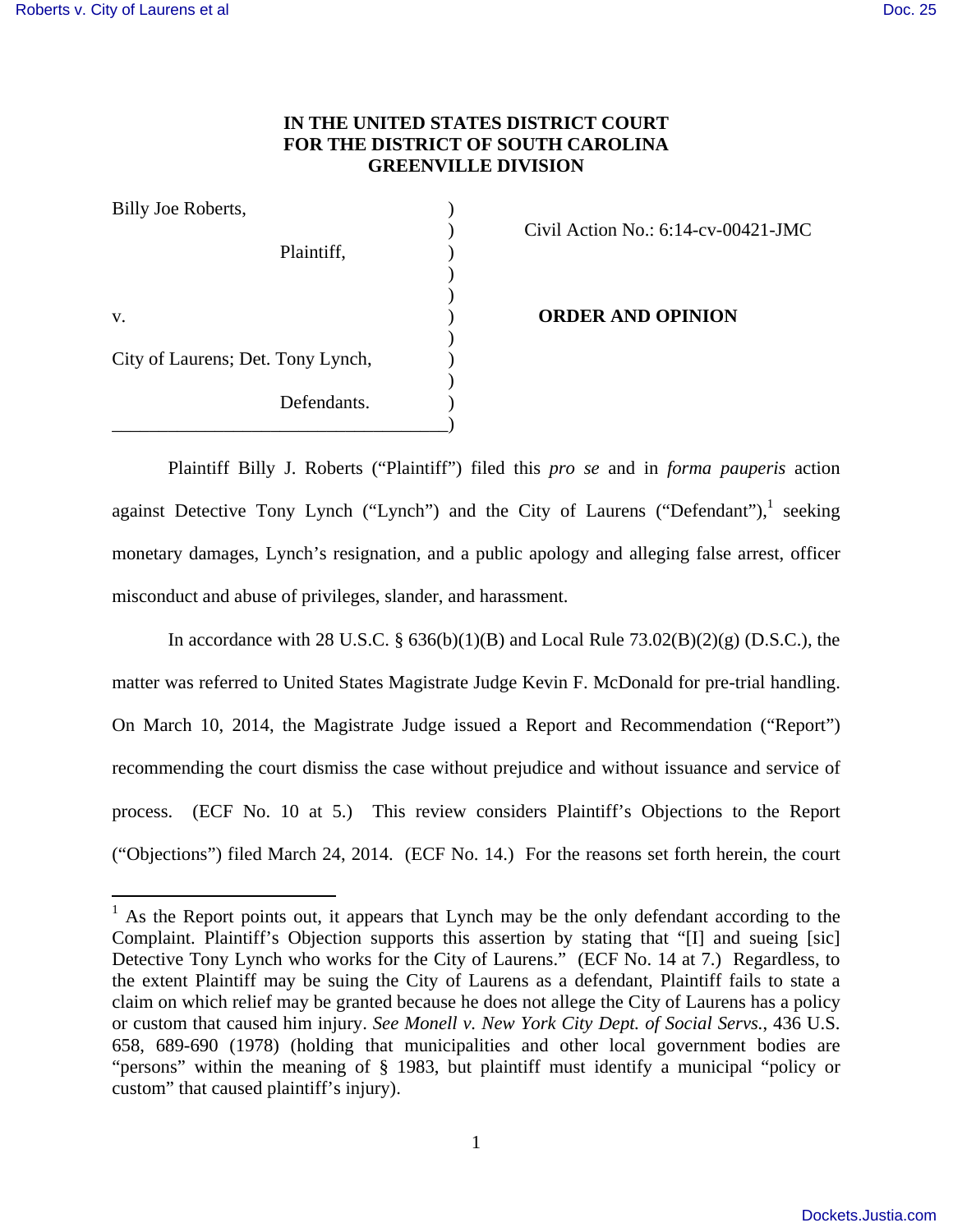**ACCEPTS** the Magistrate Judge's Report in part, **MODIFIES** the Magistrate Judge's Report in part, in accordance with public record information released after Plaintiff's Objections, and **DISMISSES** this action (ECF No. 1) without prejudice and without issuance and service of process.

# **I. RELEVANT FACTUAL AND PROCEDURAL BACKGROUND**

This court concludes, upon its own careful review of the record, that the Magistrate Judge's factual synopsis is accurate and incorporates it by reference. This court will thus focus on the facts pertinent to the analysis of Plaintiff's Objections.

Plaintiff alleges he was wrongly arrested and jailed by Lynch on December 10, 2013, in regard to the theft of a moped from a Wal-Mart parking lot in Laurens, South Carolina. (ECF No. 1 at 3-4.) Plaintiff alleges that Lynch had information about two witnesses who could clear Plaintiff's name. (*Id*. at 3.) Plaintiff also alleges he was stopped by Lynch in November, before finally being arrested by Lynch in December. (*Id*. at 4.) At the time of the Complaint filing, Plaintiff had been incarcerated for more than sixty days. (*Id*.) Plaintiff seeks \$100,000 in monetary damages and the resignation of Lynch, alleging false arrest, officer misconduct, abuse of privileges, slander, and harassment. (*Id*. at 5.)

The Magistrate Judge's March 10 Report found that Plaintiff failed to demonstrate a claim for false arrest or malicious prosecution that would allow the claims to be brought under 42 U.S.C. § 1983. (ECF No. 10 at 3-4.) The Magistrate Judge also found that the federal court should not interfere in the state court proceedings because Plaintiff could vindicate his constitutional rights, and raise evidence issues, in the state proceedings. (*Id*. at 4.) Additionally, the Magistrate Judge found the federal court could not force Lynch's resignation, and should not address state law claims. (*Id*. at 5.)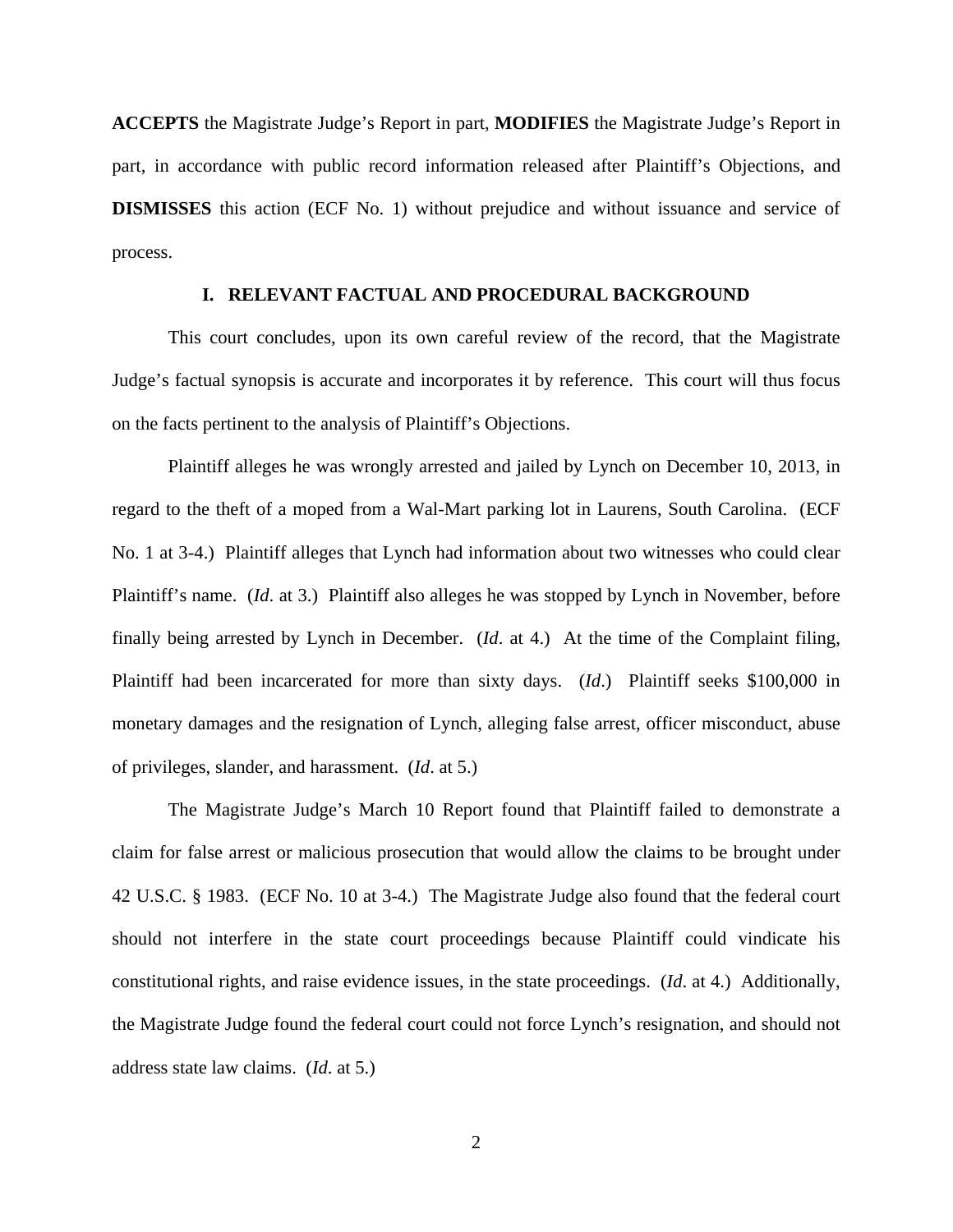In response to the Magistrate Judge's Report, Plaintiff filed a timely Objection on March 24, 2014. (ECF No. 14.) In his Objection, Plaintiff repeats, in somewhat greater detail, the timeline he laid out in the Complaint (*Id*. at. 1-4), and reasserts his accusations of false arrest, misconduct, and abuse of privileges. (*Id.* at 6.) Plaintiff notes the differing dates of his arrest (December 10, 2013), the warrant issuance (December 19, 2014), and the indictment (May 12, 2014) (*Id*. at 5), and says he was detained without probable cause. (*Id*. at 8.) Plaintiff states he is suing Lynch, who is an employee of the City of Laurens, and asks for "justice [to be] served." (*Id*. at 7-8.) Additionally, Plaintiff takes issue with the Report for not addressing various tort claims and his pain and suffering. (*Id*. at 9.)

The online court records from Laurens County Eighth Judicial Circuit Public Index reveal that the state court proceedings against Plaintiff, from which this Complaint arises, were resolved when Plaintiff entered a guilty plea on May 12,  $2014<sup>2</sup>$ 

### **II. LEGAL STANDARD**

The Magistrate Judge's Report is made in accordance with 28 U.S.C. § 636(b)(1) and Local Rule 73.02 for the District of South Carolina. The Magistrate Judge's Report is only a recommendation to this court, and has no presumptive weight—the responsibility to make a final determination remains with this court. *See Mathews v. Weber*, 423 U.S. 261, 270-71 (1976). The court is charged with making a *de novo* determination of those portions of the Report to which

<sup>&</sup>lt;sup>2</sup> See Laurens County 8th Judicial Circuit Public Index, http://publicindex.sccourts.org/Laurens/ PublicIndex/PISearch.aspx (last visited October 21, 2016) (showing the disposition of Plaintiff's original charge and indictment for Petit or Simple Larceny - \$2,000 or less; Indictment Number 2014GS30000255; Case Number 2013A3020400678.). This court may take judicial notice of factual information located in postings on government websites. *See* Tisdale v. South Carolina Highway Patrol, No. 09-cv-1009-HFF-PJG, 2009 WL 1491409, at \*1, n. 1 (D.S.C. May 27, 2009); *aff'd* 347 F. App'x 965 (4th Cir. Aug. 27, 2009); Philips v. Pitt Cnty. Mem. Hosp., 572 F.3d 176, 180 (4th Cir. 2009) (courts "may properly take judicial notice of matters of public record.")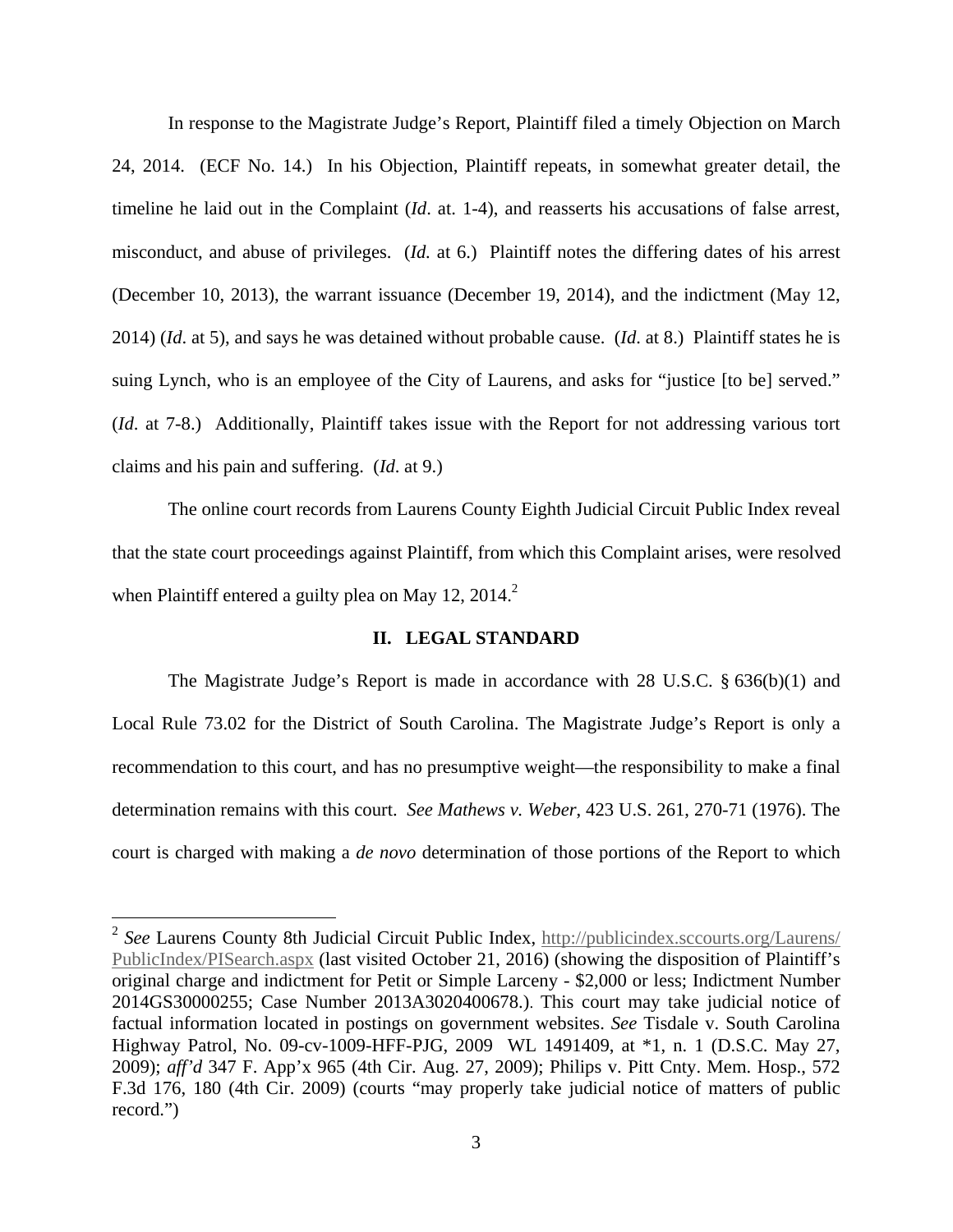specific objections are made. *Id*. The court may accept, reject, or modify, in whole or in part, the Magistrate Judge's recommendation or recommit the matter with instructions. *See* 28 U.S.C.  $§ 636(b)(1).$ 

Plaintiff filed this complaint in *forma pauperis* pursuant to 28 U.S.C. § 1915, which allows a federal court to proceed with a prisoner's complaint or action without the prepayment of court fees by the prisoner litigant. 28 U.S.C. § 1915(a)(1).<sup>3</sup> The statute attempts to restrain this privilege, and thus avoid allowing meritless lawsuits to flood the court system, by permitting a court to dismiss the case at any time upon finding that the action fails to state a claim on which relief may be granted.  $4 \text{ }$ \$ 1915(e)(2)(B)(ii).

*Pro se* complaints must be held to a less stringent legal standard than those complaints or proceedings drafted by lawyers, and a *pro se* document should be liberally construed by a federal court. *Erickson v. Pardus*, 551 U.S. 89, 94 (2007) (citing *Estelle v. Gamble*, 429 U.S. 97, 106 (1976)). "Technical niceties" should not defeat a meritorious claim when it can be amended to achieve justice. *Gordon v. Leeke*, 574 F.2d 1147, 1151 (4th Cir. 1978). However, while a *pro se* complaint may be entitled to "special judicial solicitude," federal courts are not required to recognize "obscure or extravagant claims." *Weller v. Dep't of Soc. Servs*., 901 F.2d 387, 390-91 (4th Cir. 1990) (quoting *Beaudett v. City of Hampton*, 775 F.2d 1274, 1277 (4th Cir. 1985). A complaint will be dismissed, even under the lens of a liberal interpretation, "if it does not allege

<sup>&</sup>lt;sup>3</sup> Plaintiff was incarcerated at the time of his Complaint and Objections filing. Though Plaintiff was released from incarceration in the matter relating to the present case in 2014, Plaintiff is currently incarcerated in Laurens County on charges unrelated to the present case. *See* Laurens County 8th Judicial Circuit Public Index, http://publicindex.sccourts.org/Laurens/PublicIndex /PISearch.aspx (last visited October 21, 2016).

<sup>4</sup> The statute also allows for a court to dismiss an in *forma pauperis* action for the following reasons: (1) the allegation of poverty is untrue; (2) the action or appeal is frivolous or malicious; and (3) the action or appeal seeks monetary relief from a defendant who is immune from such relief.  $§ 1915(e)(2)(A)-(B)$ .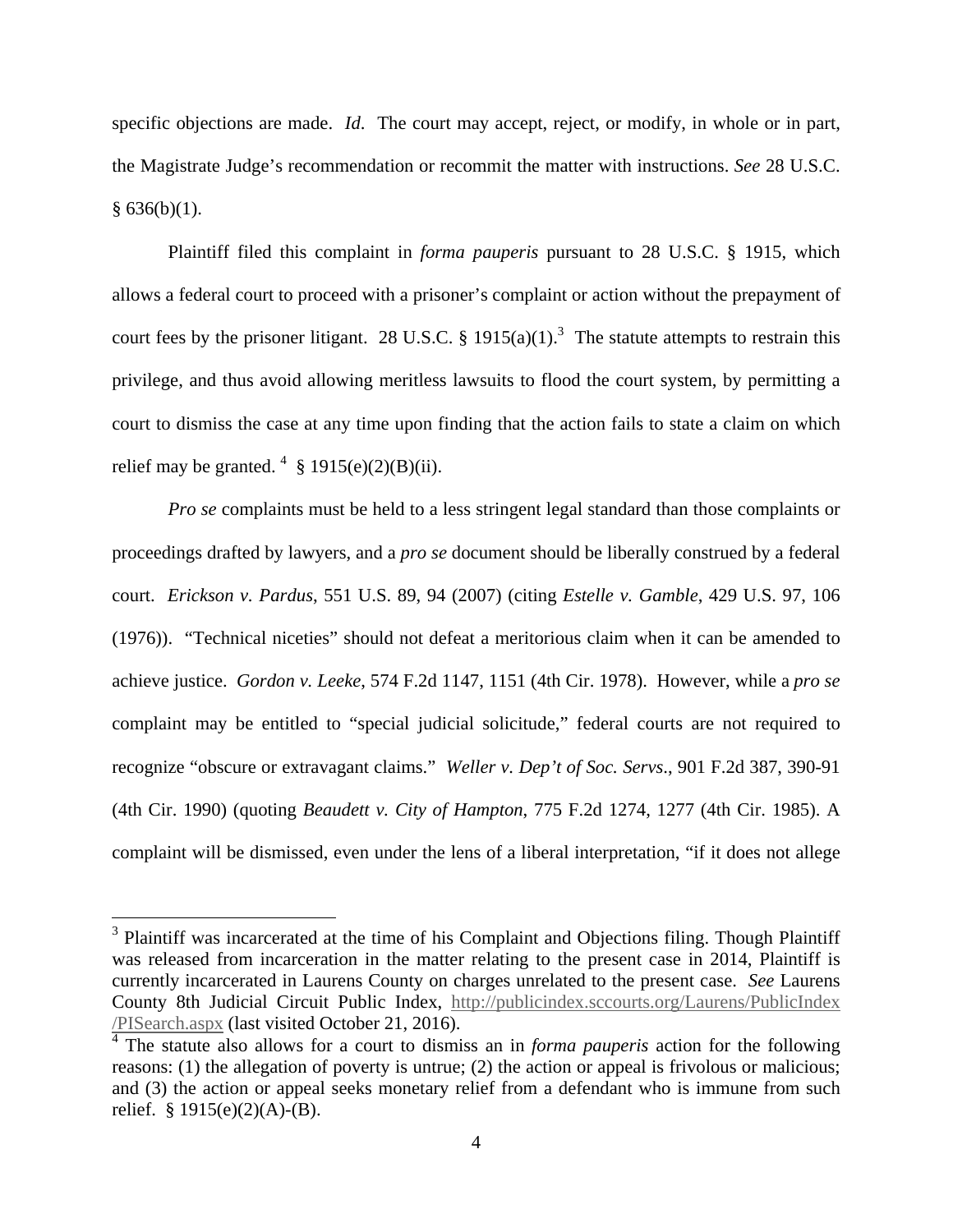'enough facts to state a claim to relief.'" *Smith v. Smith*, 589 F.3d 736, 738 (4<sup>th</sup> Cir. 2009) (quoting *Giarratano v. Johnson*, 521 F.3d 298, 302 (4th Cir. 2008)).

Federal courts are courts of limited subject matter jurisdiction and there is no presumption that the court has jurisdiction. *Pinkley Inc. v. City of Frederick, MD*., 191 F.3d 394, 399 (4th Cir. 1999). They are "constrained to exercise only the authority conferred by Article III of the Constitution and affirmatively granted by federal statute."<sup>5</sup> *In re Bulldog Trucking, Inc*., 147 F.3d 347, 352 (4th Cir. 1998). Therefore, a federal court is required to determine if there is a valid basis for jurisdiction, "and to dismiss the action if no such ground appears." *Id.* at 352. A plaintiff who seeks jurisdiction, even a *pro se* plaintiff whose complaint must be viewed liberally, must "allege in his pleadings the facts essential to show jurisdiction." *McNutt v. Gen. Motors Acceptance Corp.*, 298 U.S. 178, 189 (1936). Subject matter jurisdiction can be attained through (1) federal question under 28 U.S.C. § 1331, and (2) diversity of citizenship pursuant to 28 U.S.C. § 1332.

Objections to a Report must specifically identify portions of the Report and the basis for those objections. Fed. R. Civ. P. 72(b)(2). The Magistrate Judge correctly concludes that the allegations contained in Plaintiff's Complaint are not sufficient to show constitutional violations that would warrant relief under § 1983. Plaintiff's Objections do not bring forward any new facts that change this initial conclusion.

#### **III. DISCUSSION**

In regard to the application of federal question to this complaint, the essential allegations are insufficient to show that the civil complaint is one "arising under the Constitution, laws, or treaties of the United States." 28 U.S.C. § 1331. To state a claim under 42 U.S.C. § 1983, a

 $5$  U.S. CONST. art. III, § 2, cl. 1 ("The judicial Power shall extend to all Cases, in Law and Equity, arising under this Constitution, the Laws of the United States and Treaties made…").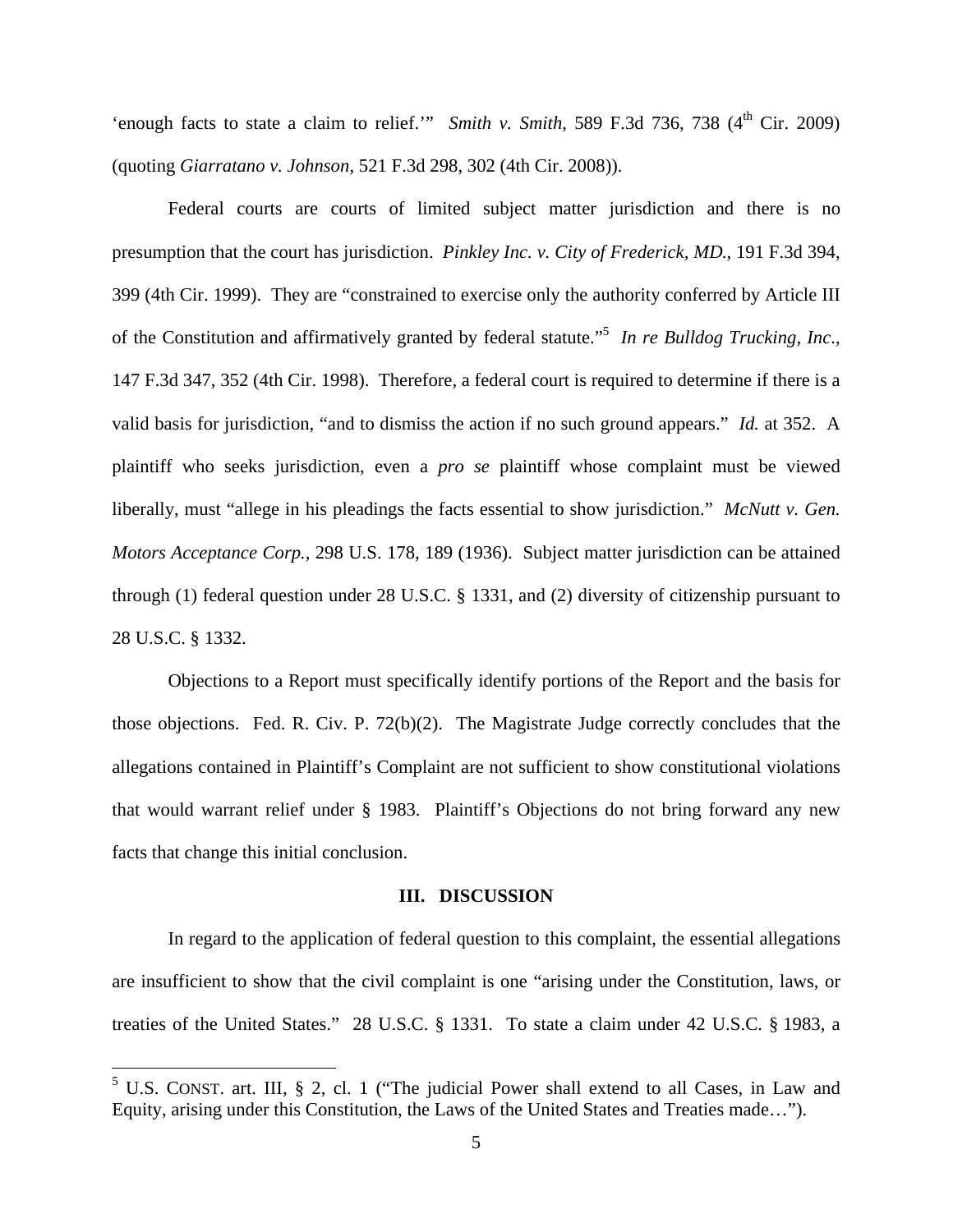plaintiff must allege two elements: (1) "the violation of a right secured by the Constitution and laws of the United States" and (2) this violation "was committed by a person acting under color of state law." *West v. Atkins*, 487 U.S. 42, 48 (1988). In his Objections, Plaintiff reasserts the allegations that he was falsely arrested and imprisoned, and implies malicious persecution by accusing Lynch of abusing police powers and harassing him. These claims, if substantiated, would have deprived Plaintiff of his Constitutional rights, and allowed him to seek relief under § 1983, thus giving the court original jurisdiction under § 1331.

In his Objection, Plaintiff highlights the differing dates between his arrest, and the filing of the warrant and indictment, to show there was no probable cause for his arrest, and thus proving he was falsely arrested and imprisoned. However, as the Report accurately notes, an indictment is affirmative evidence on probable cause to defeat a claim for false arrest. *See Durham v. Horner*, 690 F.3d 183, 189 (4th Cir. 2012) (quoting *Gerstein v. Pugh*, 420 U.S. 103, 117 (1975), (holding where "an indictment, 'fair upon its face,' returned by a 'properly constituted grand jury,' conclusively determines the existence of probable cause.")) Furthermore, there is no evidence that Lynch "deliberately supplied misleading information that influenced [the grand jury] decision." *Durham*, 690 F.3d at 189 (recognizing that a grand jury's indictment will not shield a police officer who was intentionally misleading). Additionally, "[f]or probable cause to exist, there need only be enough evidence to warrant the belief of a reasonable officer that an offense has been or is being committed…" *Brown v. Gilmore*, 278 F.3d 362, 367 (4th Cir. 2002). Plaintiff has not shown a constitutional violation in respect to his arrest.

In response to a potential malicious prosecution claim under § 1983, which is a Fourth Amendment claim for unreasonable seizure, *Evans v. Chalmers*, 703 F.3d 636, 647 (4th Cir.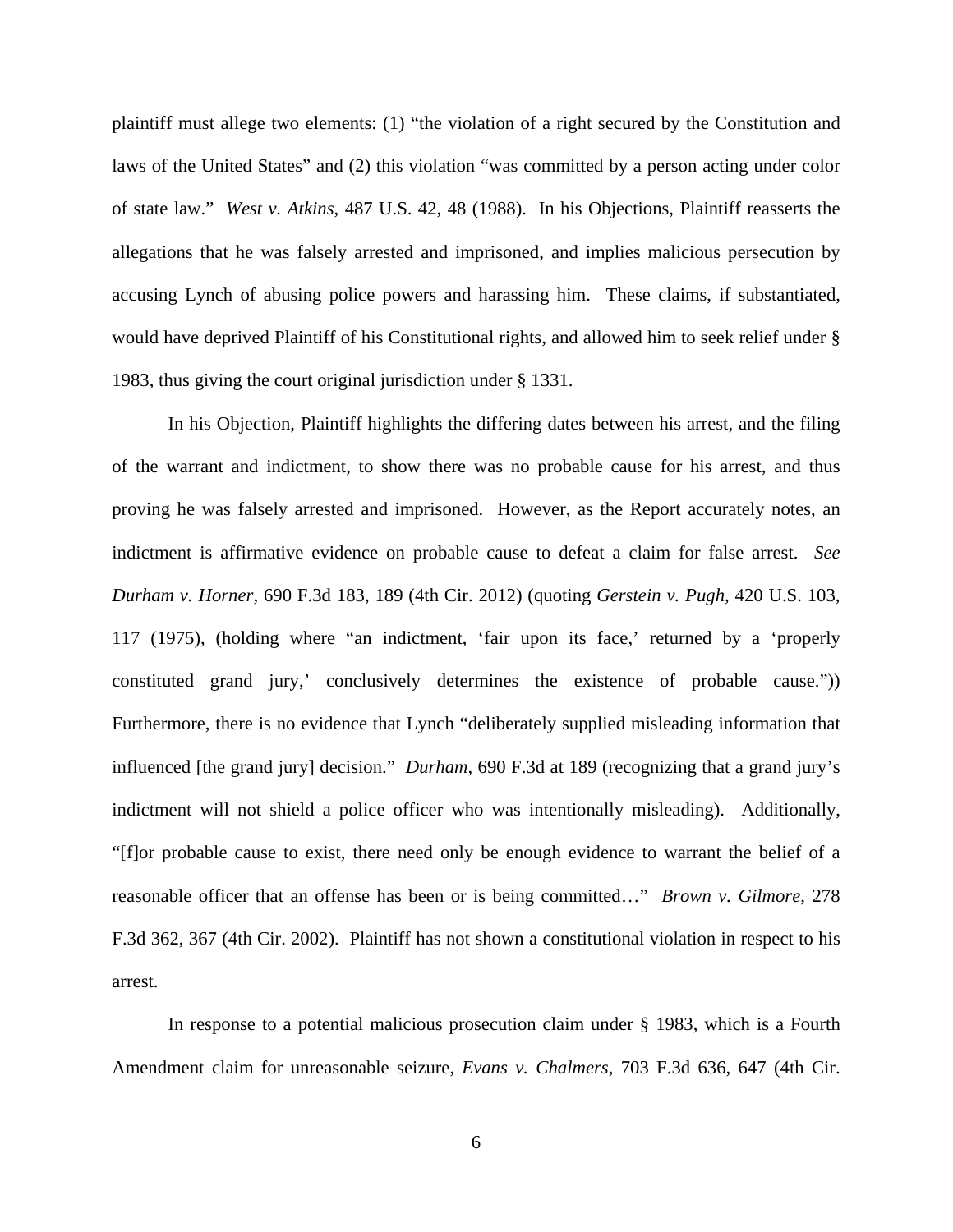2012), the Report rejects any potential claim on the basis that Plaintiff's state criminal charges had not been resolved.<sup>6</sup> However, the Report is now outdated in regard to the state court proceedings. Even if it was determined that Plaintiff was arrested and imprisoned without probable cause, he would still not be able to seek relief under malicious prosecution because the state proceedings did not terminate in his favor (he pled guilty per Laurens County Eighth Judicial Circuit Public Index).

The Report also discussed how the federal court should not interfere in ongoing state court proceedings by awarding injunctive relief, unless in extraordinary circumstances. The Magistrate Judge felt that Plaintiff could vindicate his federal constitutional rights in the state court proceedings. In his Objections, Plaintiff emphasized how he welcomed a fair trial and simply wanted justice to be served. (ECF No. 14 at 8.) This aspect of the Report, and Plaintiff's Objections in regard to his desire for a fair trial, have been rendered moot by Plaintiff's guilty plea. Plaintiff has had his day in state court. This court need not halt or interfere with charges that have already been resolved.

Though Plaintiff objected to his tort claims against Lynch being left out of the Report, and asserted his continued desire for Lynch's resignation, the Magistrate Judge is correct in stating that Plaintiff's requested relief is not available under the law. *See Maxton v. Johnson*, 488 F. Supp. 1030, n. 2 (D.S.C. 1980) (citing *Shole v. Daly*, No. 75-1704 (4th Cir. 1976)) (stating that federal courts lack the authority to remove or reassign state employees).

 $6$  To state a malicious prosecution claim under § 1983, plaintiff must allege defendant (1) caused; (2) the seizure of plaintiff without probable cause; and (3) the criminal proceedings terminated in plaintiff's favor. *Evans,* 703 F.3d at 647.